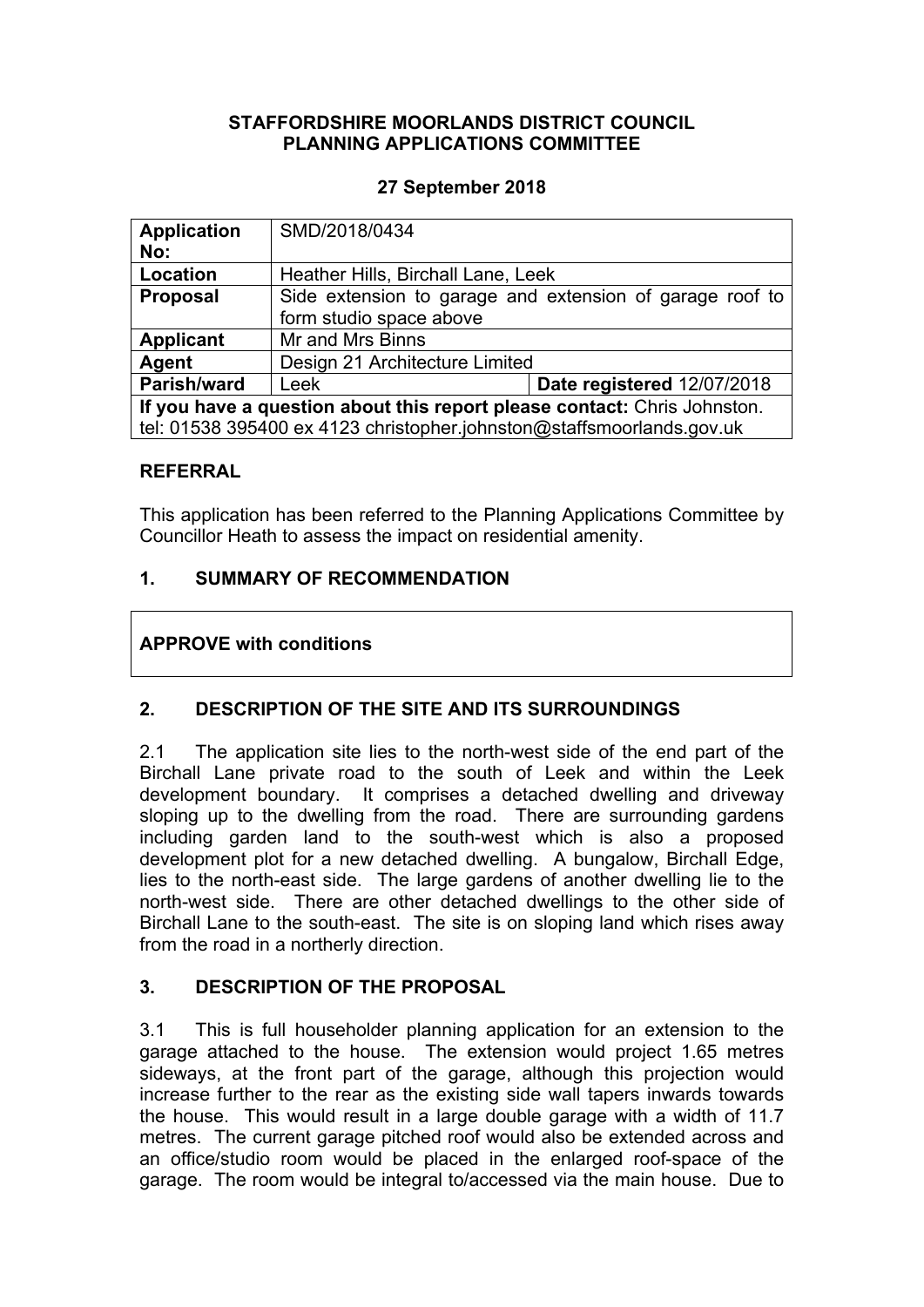the sloping nature of the site, the current side wall of the garage is a retaining wall for a raised area of garden to the side of the garage. This would be removed and some extraction works would be undertaken to form the garage extension. The first floor studio would open out onto a covered decked area at the side via patio doors and from there allow level access onto the raised side garden. Most of the gable end would have floor-to-ceiling glazing. Other works include the addition of a triangular dormer window and two small rooflights onto the rear roof slope and two small rooflights would be added to the front roof slope.

3.2 The application, the details attached to it, including the plans, comments made by residents and the responses of consultees can be found on the Council's website at:-

[http://publicaccess.staffsmoorlands.gov.uk/portal/servlets/ApplicationSearchS](http://publicaccess.staffsmoorlands.gov.uk/portal/servlets/ApplicationSearchServlet?PKID=124678) [ervlet?PKID=124678](http://publicaccess.staffsmoorlands.gov.uk/portal/servlets/ApplicationSearchServlet?PKID=124678)

# **4. RELEVANT PLANNING HISTORY**

None relevant to the dwelling.

# **5. PLANNING POLICIES RELEVANT TO THE DECISION**

5.1 The Development Plan comprises:

- Saved Local Plan Proposals Map / Settlement Boundaries (adopted 1998).
- Core Strategy Development Plan Document (adopted March 2014)
- The Minerals Local Plan (adopted December 1999) Saved Policies 2007
- Staffordshire & Stoke on Trent Joint Waste Core Strategy (adopted March 2013)
- 5.2 The following Core Strategy policies are relevant to the application:-
	- SS1 Development Principles
	- SS1a Presumption in Favour of Sustainable Development
	- DC1 Design Considerations

# 5.3 Emerging Staffordshire Moorlands Local Plan

### *National Policy Guidance*

Paragraph 48 of the newly adopted NPPF states that:

*"…decision-takers may also give weight to relevant policies in emerging plans according to:*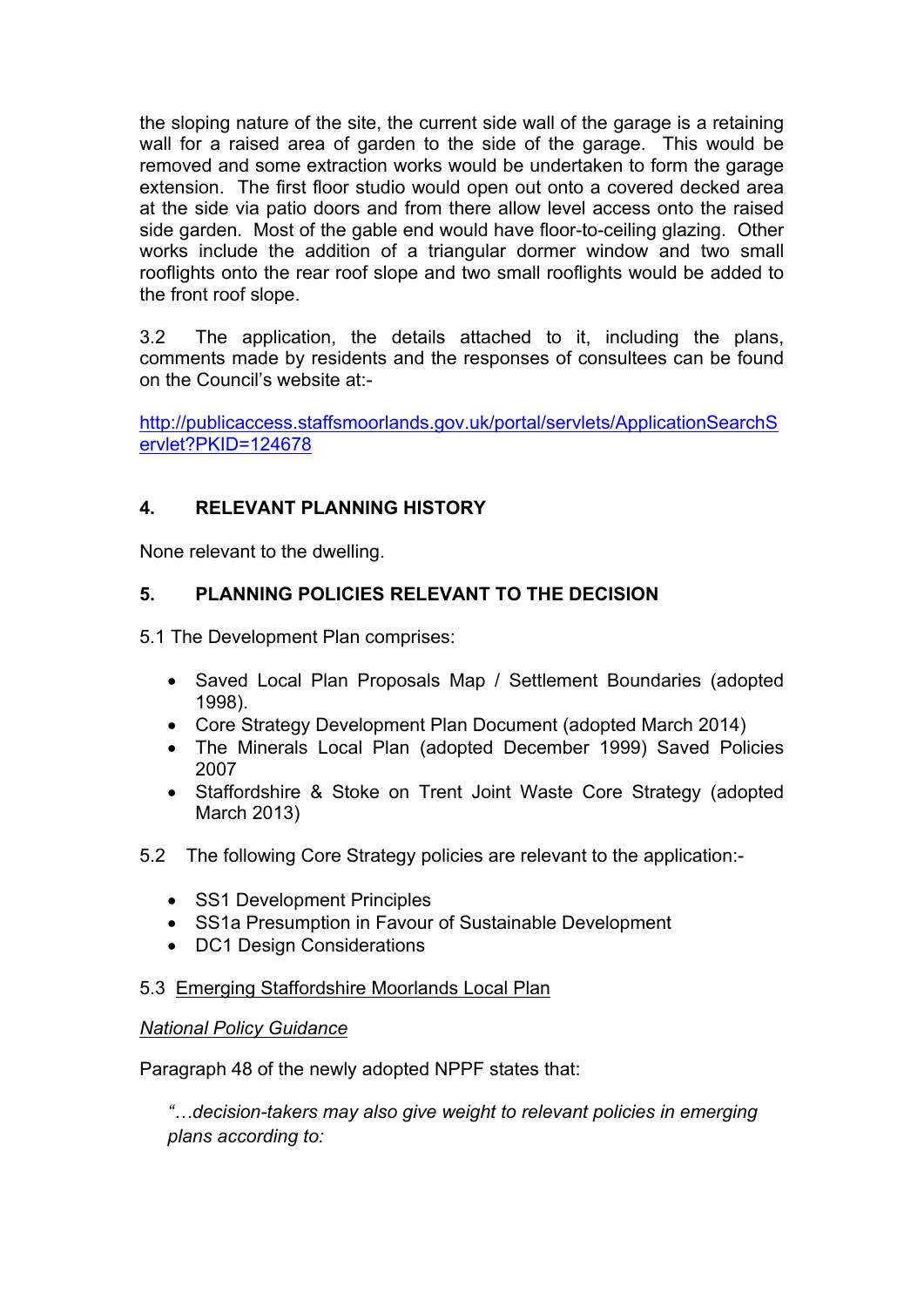- *the stage of preparation of the emerging plan (the more advanced the preparation, the greater the weight that may be given);*
- *the extent to which there are unresolved objections to relevant policies (the less significant the unresolved objections, the greater the weight that may be given); and*
- *the degree of consistency of the relevant policies in the emerging plan to the policies in this Framework (the closer the policies in the emerging plan to the policies in the Framework, the greater the weight that may be given).*

### *Local Plan process*

The Council agreed to publish the Local Plan Submission Version for representations in February 2018. At this point, the Council agreed that the Local Plan was "sound". Formal representations were then invited from residents, businesses and other stakeholders to provide them with the opportunity to support or challenge the soundness or legal compliance of the Local Plan. This stage in the process followed three previous public consultations since 2015 which had informed the preparation of the Local Plan alongside a comprehensive evidence base.

In June 2018, the Council subsequently agreed to submit the Local Plan Submission Version to the Secretary of State for examination. An examination in public will now be held this Autumn in order to determine whether the Local Plan is sound and legally compliant. Subject to the findings of the appointed inspector, the Local Plan is expected to be adopted in the Spring of 2019. At his point, it will supersede the adopted Core Strategy and become part of the statutory development plan for the District.

In this context, the Council's position on the weight to be given to the policies contained in the Local Plan Submission Version in terms of the three criteria set out in Paragraph 48 of the NPPF is as follows:

- The stage of preparation  $-$  the Local Plan is now at an advanced stage of preparation as the Council has submitted it to the SoS for examination
- The extent to which there are unresolved objections to relevant policies – this varies depending on the policy in question. The Officer Comments section of this report identifies the level of outstanding objections to each policy and recommends the amount of weight to be given to them at this stage in the process
- The degree of consistency of policies with the NPPF given that the Council has submitted a Local Plan that it considers to be sound, all policies are deemed to be consistent with the NPPF.

### *Emerging Policies*

The following policies are considered to be relevant to this application:

SS1 Development Principles SS1a Presumption in Favour of Sustainable Development DC1 Design Considerations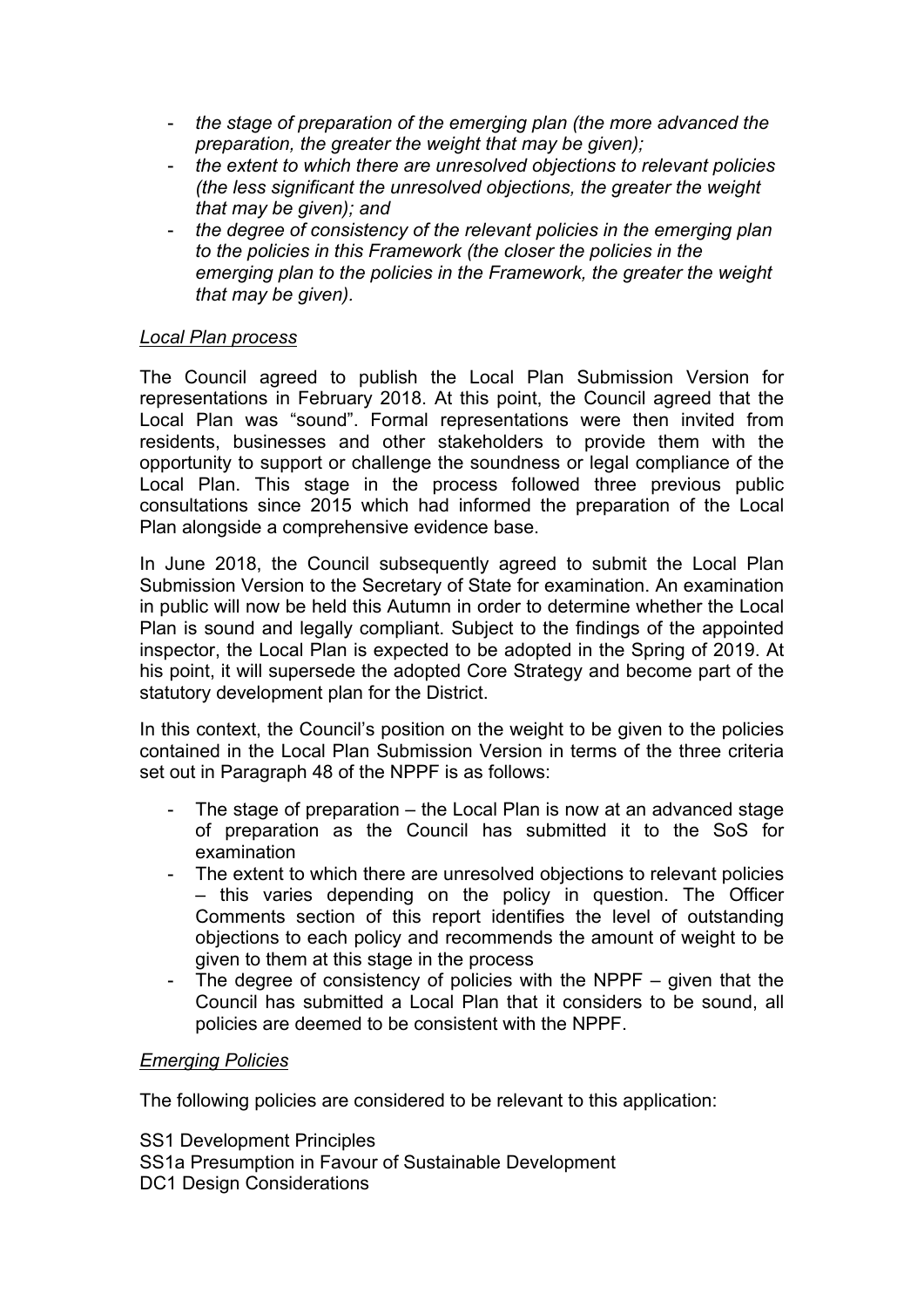### National Planning Policy Framework (NPPF) (Revised July 2018)

• Chapter 12 – Achieving Well Designed Places

Other Relevant Policy Documents National Planning Policy Guidance (NPPG)

# **6. CONSULTATIONS CARRIED OUT**

6.1 A site notice was displayed on 16.8.18 at the site entrance and letters were also sent out to neighbouring properties beforehand. One letter of objection has been received from adjacent neighbours regarding the proposed side gable end above the garage which is considered to lead to a loss of privacy because of a direct line of sight from the gable end into a dining room, conservatory and bedroom of a neighbouring dwelling. The objector also considers a large tree in the raised garden would have to be removed in order to make way for the extension because of harm to tree roots which would allow even more overlooking from the gable end into the neighbouring dwelling.

- 6.2 **Leek Town Council** Not unneighbourly.
- 6.3 **Highways Authority** No objection.

# 6.4 **Severn Trent**

As the proposal has minimal impact on the public sewerage system I can advise we have no objections to the proposals and do not require a drainage condition to be applied.

# **7. OFFICER COMMENT**

# **Planning Policy**

7.1 The Local Planning Authority is required to determine planning applications in accordance with the development plan, unless there are material circumstances which indicate otherwise and in determining these applications, it shall have regard to the provisions of the Development Plan, in so far as material to the application and to any other material considerations. The Council's Development Plan is formed of the Core Strategy Development Plan Document (adopted March 2014) and the Saved Local Plan Proposals Map / Settlement Boundaries (adopted 1998) remains in force until the Council's Development Plan Document is adopted.

7.2 Core Strategy Policy SS1a establishes a 'Presumption in Favour of Sustainable Development' as contained within the National Planning Policy Framework (the Framework) where: (1) planning applications that accord with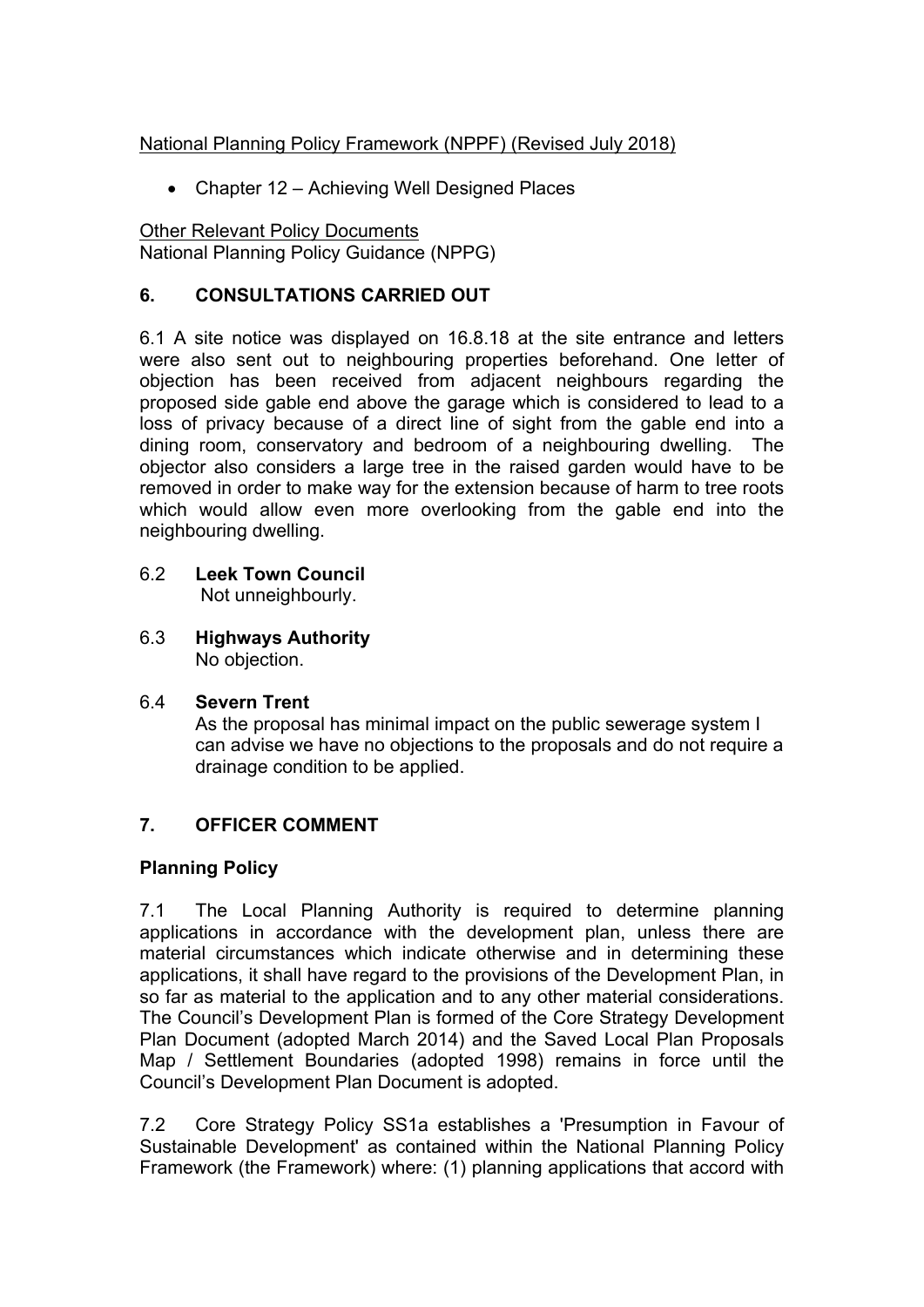policies within the Core Strategy will be approved without delay and (2) where there are no relevant policies or they are out of date, the Council will grant planning permission unless material considerations indicate otherwise considering:- I. Any adverse impacts of granting permission would significantly and demonstrably outweigh the benefits, when assessed against the policies in the NPPF taken as a whole, or, II. Specific policies in that Framework indicate that development should be restricted.

# **Design Impacts**

7.3 Policy DC1 requires development to, amongst other things, be designed to respect the site and its surroundings, in terms of its scale, density, layout, siting, landscaping, character and appearance.

7.4 With regard to the impact on the character and appearance of the area, the extension would involve the roofline being continued above an existing part of the garage and also the extended section of garage and this would harmonise with the design and appearance of the current house. There is already a triangular dormer feature at the front of the garage and this would be removed and a new triangular dormer placed on the rear roof-slope but this is an appropriate size which does not dominate the roofslope. The gable end, roof overhang and the large glazed area for the gable end would also not detract harmfully from the design and appearance of the dwelling. In any case, the garage including the extension would be well screened from Birchall Lane despite being near the top of the slope due to a combination of the distance from the road, vegetation coverage and the presence of the house itself. The design of the extension would not harm the character and appearance of the area and would therefore comply with Policy DC1.

### **Impact on Residential Amenity**

7.5 Policy DC1 requires development to, amongst other things, protect the amenity of the area, including residential amenity, in terms of satisfactory daylight, sunlight, outlook, privacy and soft landscaping.

7.6 With regard to residential amenity, the proposed gable end, with windows and sitting out area, would face the front/south-west elevation of a bungalow, 'Birchall Edge'. The part of the bungalow directly facing the gable end is effectively screened from it by a boundary hedge. From this part of the raised garden it is possible to view into some front windows at a slight angle in the other part of the front elevation of the bungalow as the boundary fence next to the hedge has a low height. However, the presence of vegetation in the raised garden provides some screening. Even if this was removed, the distance between the proposed gable end and the front elevation of the bungalow would be 27.0 metres which is a sufficient distance to restrict the scope of overlooking into the neighbours windows from the gable end. This complies with the Council's design guidance in the "Space About Dwellings" Supplementary Guidance Note which seeks to maintain a minimum distances between primary windows of 22.0 metres. The proposal would comply with Policy DC1 regarding the impact on neighbours.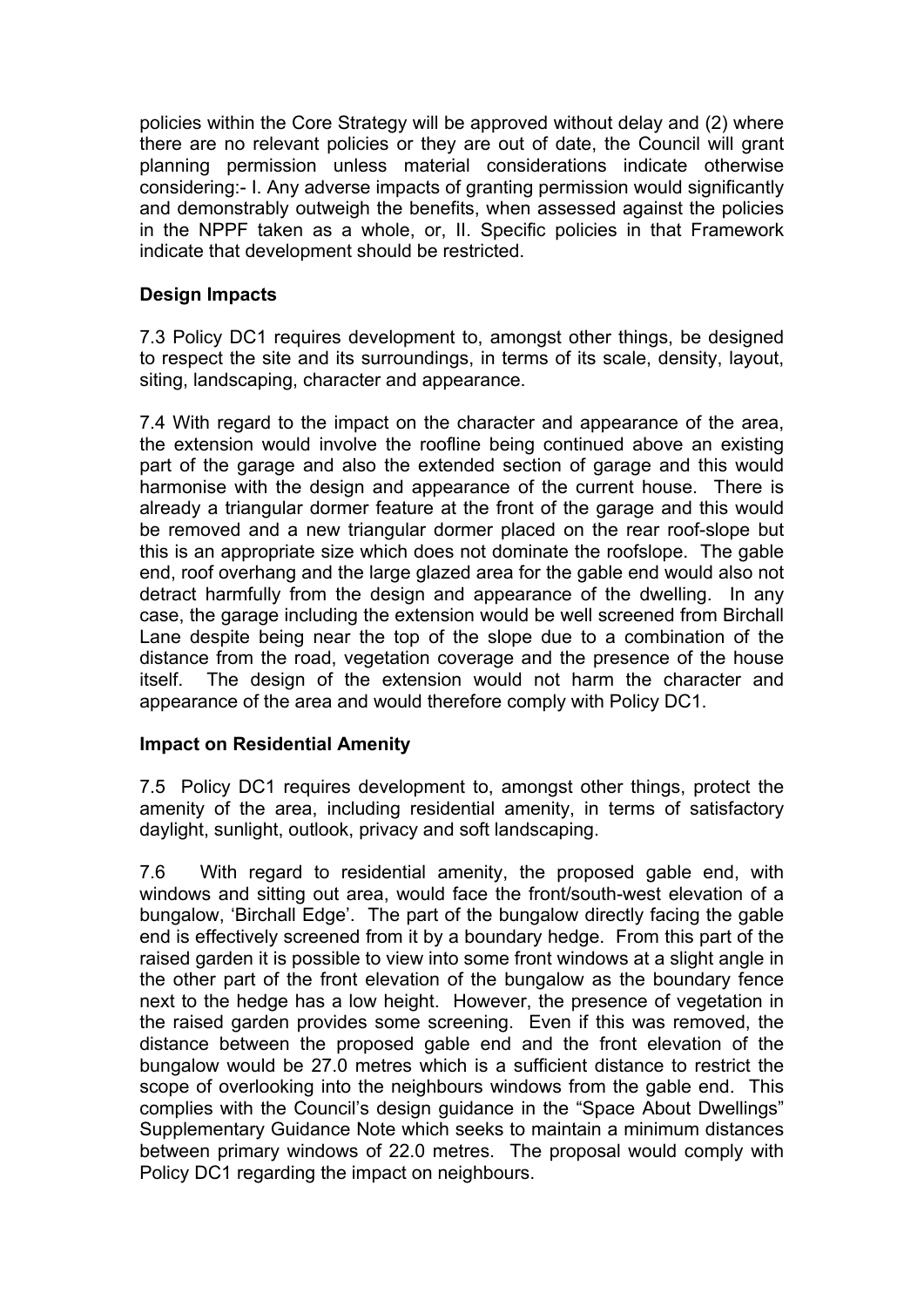#### **Impact on Trees**

7.7 Advice from the Council's Tree Officer has been sought regarding the quality of a large tree in the raised garden which would be close to the excavation works needed for the extension. Comments as to whether the tree is worth retaining and protecting and if so, whether the tree roots would be harmed, will be reported at the Committee meeting.

### **8. CONCLUSION & PLANNING BALANCE**

8.1 The proposed extension would not harm the visual or residential amenities of the area and, subject to the comments of the Tree Officer regarding the quality and impact on a nearby large mature tree, the application is recommended for approval.

### **9. RECOMMENDATION**

**That the application be APPROVED subject to the following conditions:**

**1. The development hereby permitted shall be begun before the expiration of three years from the date of this permission. Reason:- To comply with the provisions of Section 51 of the Town & Country Planning, Planning and Compulsory Purchase Act, 2004.**

**2. The development hereby approved shall be carried out in complete accordance with the submitted plans and specifications as follows:-**

**1360:04 C 1360:06 C 1360:07 A**

**Reason:- To ensure that the development is carried out in accordance with the approved plans, for clarity and the avoidance of doubt.**

**3. The facing and roofing materials of the development hereby approved shall match those of the existing dwelling on site in terms of type, colour and texture.**

**Reason:- In the interests of the character and appearance of the area.** 

### **Informatives**

1. This is considered to be a sustainable form of development and so complies with the provisions of the NPPF.